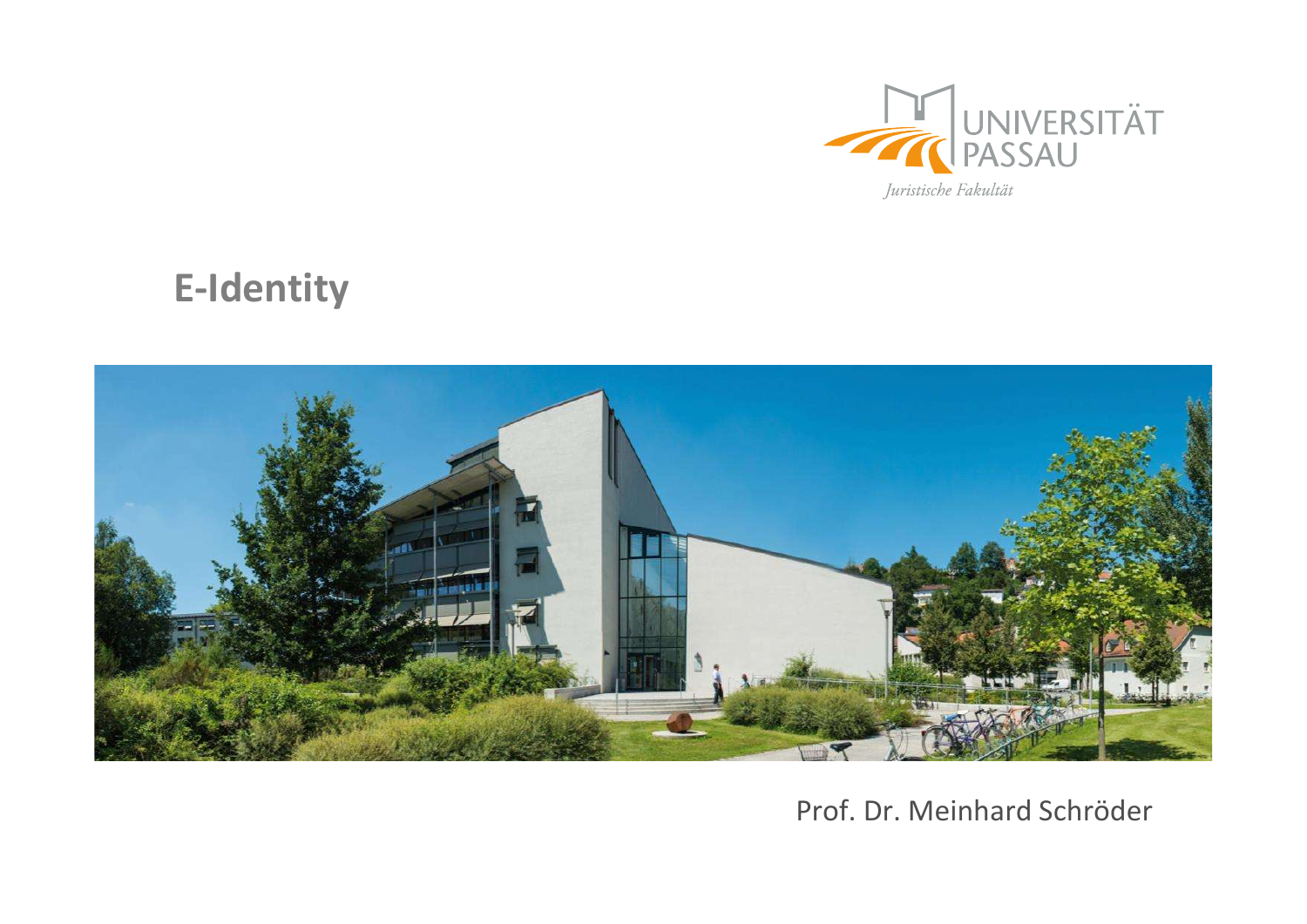

- 
- **Propertieurs**<br>• What is it?<br>• Legal Challenges<br>• State of Regulation
- **Produce Control**<br>• What is it?<br>• Legal Challenges<br>• State of Regulation<br>• Latest developments
- **Produce State of Regulation**<br>• State of Regulation<br>• Latest developments France What is it?<br>• Legal Challenges<br>• State of Regulation<br>• Latest developments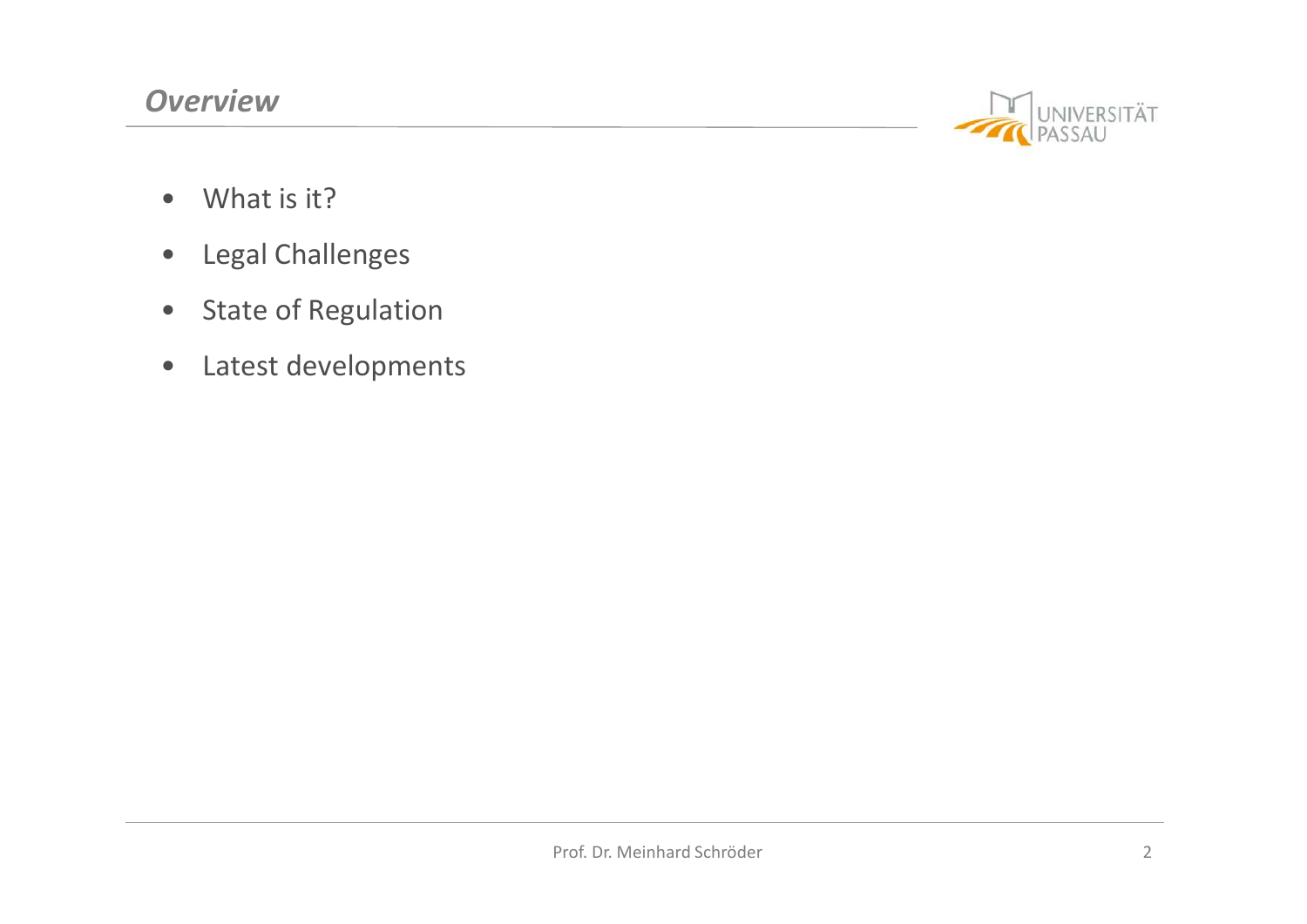

- What is it?<br>• Purposes:<br>• Purposes:
	- **t is it?**<br>
	UNIVERSITE<br>
	UNIVERSITE<br>
	 Primary: confirm alleged identity ("proof" that you are really you)<br>
	 Secondary: residence verification, age verification<br>
	 ...<br>
	Iow is the identity verified? (*ii* s *it?*<br>
	Universely and the secondary: residence verification, age verification<br>
	- Secondary: residence verification, age verification<br>
	- ...<br>
	Now is the identity verified? **12**<br>
	• Trust in ID being genuine (and issuing authority having verified)<br>
	• Trust in ID being genuine (and issuing authority having verified the identity)<br>
	• Trust in ID being genuine (and issuing authority having verifie **the IM:**<br>
	Finary: confirm alleged identity ("proof" that you<br>
	recondary: residence verification, age verification<br>
	is the identity verified?<br> **aditional ID:**<br>
	• Trust in ID being genuine (and issuing authority havi<br>
	• per |<br>|- Primary: confirm alleged identity ("proof" that you are really y<br>|- Secondary: residence verification, age verification<br>|- ...<br>|<br>|- ...<br>|<br>|- Traditional ID:<br>|- Traditional ID:<br>|- Traditional ID:<br>|- ...<br>| - ...<br>| ID be
	- Vhat is it?<br>• Purposes:<br>- Primary: confirm alleged identity ("proof<br>- Secondary: residence verification, age ve – … **Vhat is it?**<br>
	• Purposes:<br>
	– Primary: confirm alleged identity ("proof" that<br>
	– Secondary: residence verification, age verificat<br>
	– ...<br>
	• How is the identity verified?<br>
	– Traditional ID:<br>
	• Trust in ID being genuine (an **t is it?**<br>
	urposes:<br>
	- Primary: confirm alleged identity ("proof" tha<br>
	- Secondary: residence verification, age verific<br>
	- ...<br>
	low is the identity verified?<br>
	- Traditional ID:<br>
	• Trust in ID being genuine (and issuing au

- - -
		-
	- -
		-
- variancy: confirm alleged identity ("proof" that you are really you<br>
scondary: residence verification, age verification<br>
is the identity verified?<br>
aditional ID:<br>
 Trust in ID being genuine (and issuing authority having v • imary: confirm alleged identity ("proof" that you are really<br>
• condary: residence verification, age verification<br>
• Trust in ID being genuine (and issuing authority having verified<br>
• person using the ID fits descriptio y. commin aneged denitty ("phoon" that you are reany you)<br>ary: residence verification, age verification<br>onal ID:<br>sist in ID being genuine (and issuing authority having verified the identity)<br>rson using the ID fits descript identity (e.g. certificate sent to "official" postal address) e identity verified?<br>
Signal ID:<br>
Signal ID:<br>
Signal Interval is description on ID<br>
The interval interval is description on ID<br>
The interval of type interval is description on ID<br>
The interval of possible ID formats (limit Form of the interior of the increasing authority having verified the identity of the second increasing authority having verified the identity of person using the ID fits description on ID<br>
- e-identity: digital version of escription on ID<br>
In Someone's ID (=data)<br>
mats (limited by law though)<br>
person possible, instead:<br>
d only after presentation of traditional ID / other verification of<br>
e sent to "official" postal address)<br>
by "owner" only
	- biometric identification,… )
	-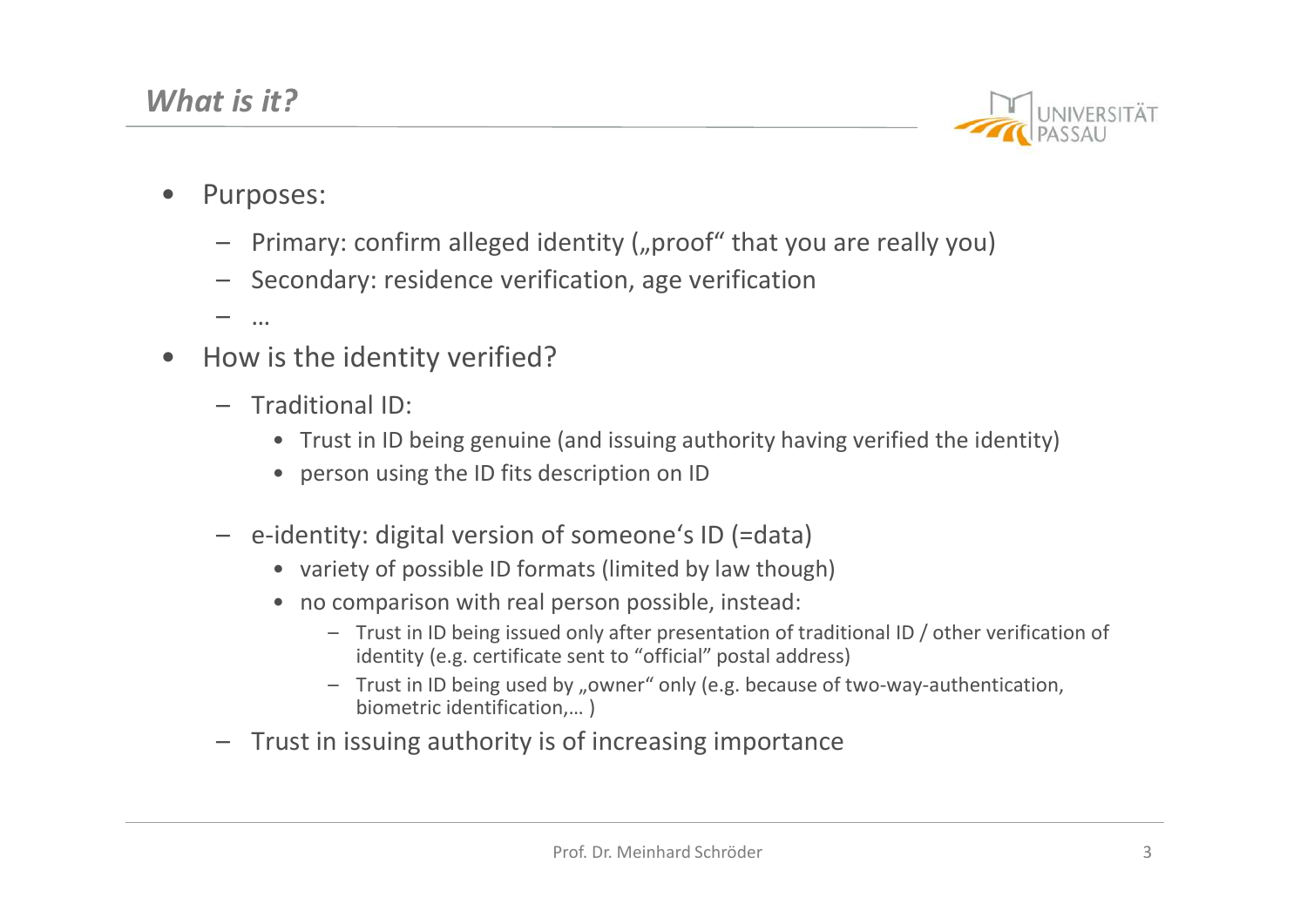## Legal Challenges



- 
- **egal Challenges**<br>• Security<br>- Trustworthiness / prevent identity inven<br>• User-Friendlyness **Challenges**<br>
ecurity<br>
— Trustworthiness / prevent identity invention or identity theft<br>
Jser-Friendlyness<br>
— Easy to use, e.g. not too many devices (card reader, ...) **egal Challenges**<br>
• Security<br>
– Trustworthiness / prevent identity inven<br>
• User-Friendlyness<br>
– Easy to use, e.g. not too many devices (c<br>
– Additional information (email, payment, Figure 2.1 Challenges<br>
- Trustworthiness / prevent identity invention or identity theft<br>
Jser-Friendlyness<br>
- Easy to use, e.g. not too many devices (card reader, ...)<br>
- Additional information (email, payment, ...)<br>
Vide – **Challenges**<br>
– Trustworthiness / prevent identity invention or identity<br>
Jser-Friendlyness<br>
– Easy to use, e.g. not too many devices (card reader, …)<br>
– Additional information (email, payment, …)<br>
Vide Acceptance<br>
– No **egal Challenges**<br>
• Security<br>
– Trustworthiness / prevent identity inven<br>
• User-Friendlyness<br>
– Easy to use, e.g. not too many devices (c<br>
– Additional information (email, payment,<br>
• Wide Acceptance<br>
– No identity silos 1 **Challenges**<br>
ecurity<br>
— Trustworthiness / prevent identity invention or identity<br>
Seer-Friendlyness<br>
— Easy to use, e.g. not too many devices (card reader, ...<br>
— Additional information (email, payment, ...)<br>
Vide Accep **•** Security<br>
• Trustworthiness / prevent identity inven<br>
• User-Friendlyness<br>
– Easy to use, e.g. not too many devices (c<br>
– Additional information (email, payment,<br>
• Wide Acceptance<br>
– No identity silos, digital interna ecurity<br>
— Trustworthiness / prevent identity invention<br>
Jser-Friendlyness<br>
— Easy to use, e.g. not too many devices (card r<br>
— Additional information (email, payment, ...)<br>
Vide Acceptance<br>
— No identity silos, digital in - Trustworthiness / prevent identity inven<br>
• User-Friendlyness<br>
- Easy to use, e.g. not too many devices (c<br>
- Additional information (email, payment,<br>
• Wide Acceptance<br>
- No identity silos, digital internal market<br>
• Pl
- - Easy to use, e.g. not too many devices (card rea<br>
	 Additional information (email, payment, ...)<br>
	Vide Acceptance<br>
	 No identity silos, digital internal market<br>
	latform Neutrality<br>
	 Not only Android/iOS<br>
	Digital Soverei
- Iser-Friendlyness<br>
 Easy to use, e.g. not too many devices (card  $-$  Additional information (email, payment, ...)<br>
Vide Acceptance<br>
 No identity silos, digital internal market<br>
latform Neutrality<br>
 Not only Android/iO - Easy to use, e.g. not too many devices (c<br>
- Additional information (email, payment,<br>
• Wide Acceptance<br>
- No identity silos, digital internal market<br>
• Platform Neutrality<br>
- Not only Android/iOS<br>
• Digital Sovereignty?
- -
- -
- -
	-
- 
- Vide Acceptance<br>
 No identity silos, digital internal market<br>
latform Neutrality<br>
 Not only Android/iOS<br>
igital Sovereignty?<br>
 Independence from "big tech"<br>
 Strengthen European solutions<br>
elf Sovereignty?<br>
 informati - No identity silos, digital internal market<br>
latform Neutrality<br>
- Not only Android/iOS<br>
igital Sovereignty?<br>
- Independence from "big tech"<br>
- Strengthen European solutions<br>
elf Sovereignty?<br>
- information is given out o Prof. Dr. Meinhard Schröder<br>Prof. Dr. Meinhard Schröder<br>4
	-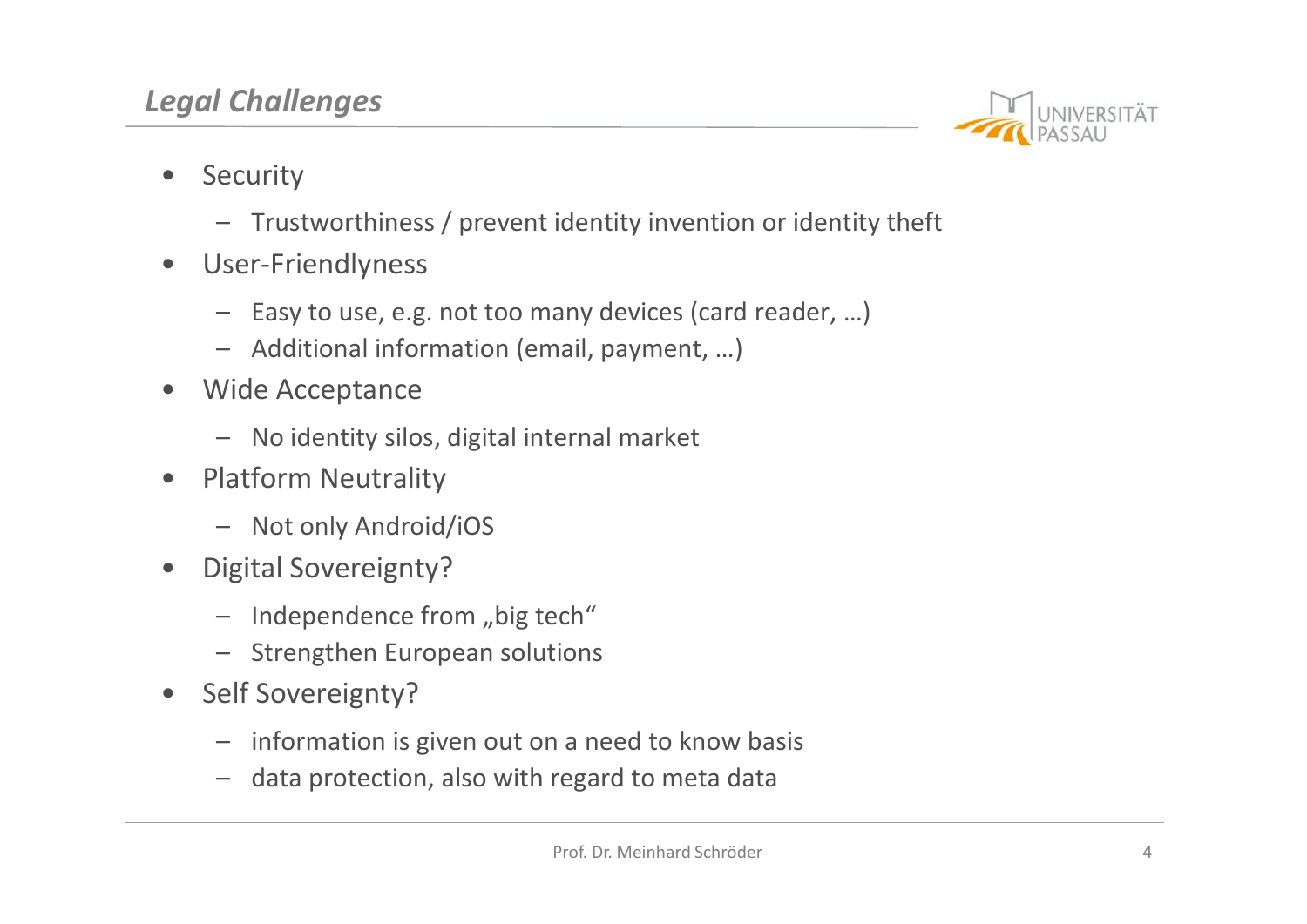

- **Current State of Regulation**<br>• EU: eIDAS Regulation (EU) 910/2014
	-
	- Current State of Regulation<br>
	 EU: eIDAS Regulation (EU) 910/2014<br>
	 Different levels of assurance (basic, medium, high)<br>
	 Mutual recognition of electronic means of identification f ent State of Regulation<br>
	U: elDAS Regulation (EU) 910/2014<br>
	— Different levels of assurance (basic, medium, high)<br>
	— Mutual recognition of electronic means of identification followi<br>
	Sermany
	-
	- **Example 12 Concerns and State of Regulation (EU) 910/2014**<br>
	 Different levels of assurance (basic, medium, high)<br>
	 Mutual recognition of electronic means of identification following notification<br>
	Fermany<br>
	 Qualified el **EU:** elDAS Regulation<br>
	• EU: elDAS Regulation (EU) 910/2014<br>
	• Different levels of assurance (basic, med<br>
	• Mutual recognition of electronic means<br>
	• Germany<br>
	– Qualified electronic signature as standar<br>
	handwritten sign **Example 12 Second CEO SECONDER EXERCT AND SERVIDED EXERCT AND PASSAU<br>
	CONSERVENTAT<br>
	CONSERVENTAT<br>
	- Oualified electronic signature as standard for e-Government and to substitute<br>
	handwritten signatures (since early 2000s)** handwritten signatures (since early 2000s) **Case of Regulation**<br>
	IDAS Regulation (EU) 910/2014<br>
	Ifferent levels of assurance (basic, medium, high)<br>
	Iutual recognition of electronic means of identific<br>
	any<br>
	ualified electronic signature as standard for e-Go<br>
	andwrit **Case of Regulation**<br>
	IDAS Regulation (EU) 910/2014<br>
	ifferent levels of assurance (basic, medium, high)<br>
	Iutual recognition of electronic means of identific<br>
	any<br>
	ualified electronic signature as standard for e-Go<br>
	andwrit U: eIDAS Regulation (EU) 910/2014<br>
	- Different levels of assurance (basic, medium,<br>
	- Mutual recognition of electronic means of id-<br>
	iermany<br>
	- Qualified electronic signature as standard for<br>
	handwritten signatures (since 1 IDAS Regulation (EU) 910/2014<br>
	• Fferent levels of assurance (basic, medium, high)<br>
	• utual recognition of electronic means of identification following notif<br>
	• any<br>
	• since is interest (since early 2000s)<br>
	• \$ 3 11 VwVf Frement levels of assurance (basic, medium, high)<br>
	utual recognition of electronic means of identification following nc<br>
	any<br>
	ualified electronic signature as standard for e-Government and to s<br>
	andwritten signatures (sinc Freich Revels of assalance (basic, mediatry, mani)<br>
	intual recognition of electronic means of identification following notification<br>
	any<br>
	ualified electronic signature as standard for e-Government and to substitute<br>
	indwr utual recognition or electronic means or identification following notification<br>any<br>ualified electronic signature as standard for e-Government and to substitute<br>andwritten signatures (since early 2000s)<br>• § 3a II VwVfG<br>• § iermany<br>
	– Qualified electronic signature as standard for e-Gover<br>
	handwritten signatures (since early 2000s)<br>
	• § 3 all VwVfG<br>
	• § 126a BGB<br>
	– e-ID<br>
	• Since 2010: information stored digitally in ID card (RFID<br>
	• originall ualified electronic signature as standard for e-Government and<br>
	undivritten signatures (since early 2000s)<br>
	• § 3a II VwVfG<br>
	• § 126a BGB<br>
	ID<br>
	• Since 2010: information stored digitally in ID card (RFID chip)<br>
	• originally
		-
		-
		- -
			-
			-
- ttored digitally in ID card (RFID chip)<br>
ard reader + PIN<br>
+ smart device with "AusweisApp2" + PIN<br>
nation (including residence or age confirmation)<br>
ecific areas<br>
r tax law (ELSTER online)<br>
Prof. Dr. Meinhard Schröder<br>
5
	- -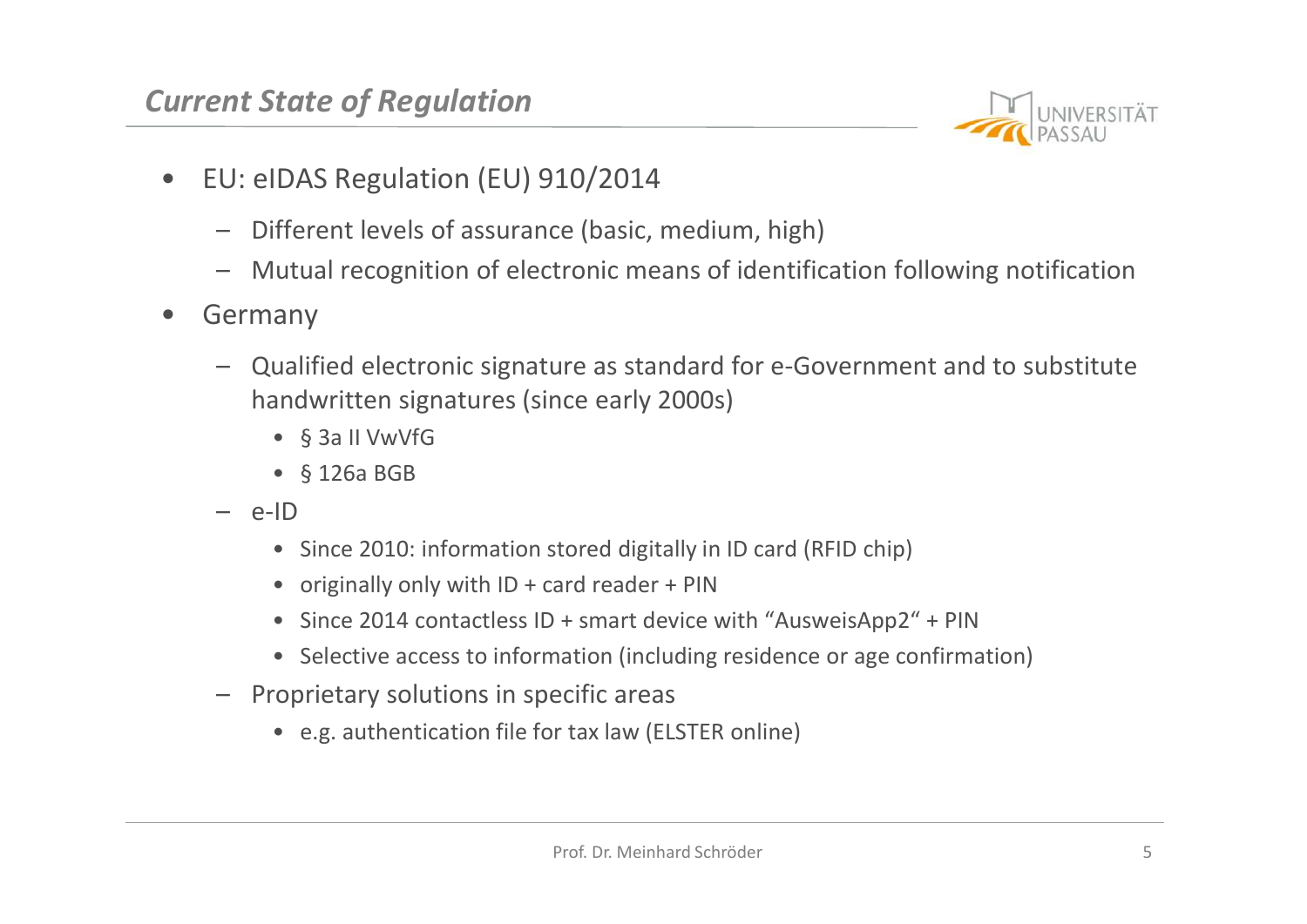

- -
- **atest Developments**<br>
 EU<br>
 Revision of the eIDAS regulation<br>
 In particular: Introduce European Digital **Example 15 Follow Schedule 12 Follow Schedule 12 Follow Schedule 12 Follow Schedule 12 Follow Schedule 12 Follow Schedule 12 Follow Schedule 12 Follow Schedule 12 Follow Schedule 12 Follow Schedule 12 Follow Schedule 12 F Example 15 The Community of the election**<br>
- Revision of the elDAS regulation<br>
- In particular: Introduce European Digital Identity Wallets<br>
- Mutual recognition among member states<br>
- Obligation to recognise for actors c Find The Mutual recognition<br>Find recognition<br>Find recognition among member states<br>Find the Mutual recognition among member states<br>Find the Mutual recognise for actors covered by DMA<br>The Mutual recognise for actors covered **Example 19 Observe for actors covered by DMA**<br>
• Mutual recognition among member states<br>
• Mutual recognition among member states<br>
• Obligation to recognise for actors covered by DMA<br> **any**<br>
Digital driving licence" – pro
	-
	-
- -
- **atest Developments**<br>
 EU<br>
 Revision of the eIDAS regulation<br>
 In particular: Introduce European Digital<br>
 Mutual recognition among member state<br>
 Obligation to recognise for actors covere<br>
 Germany<br>
 "Digital drivi **Example 15 The Control of the ellocate of the ellocate factor of the ellocate factor<br>
- "Properties" – Project failed<br>
- "Proteince" – project failed<br>
- "Digital driving licence" – project failed<br>
- "Transfer" ID card to** (a) Developments<br>
U<br>
- Revision of the eIDAS regulation<br>
- In particular: Introduce European Digital Identity Wallets<br>
• Mutual recognition among member states<br>
• Obligation to recognise for actors covered by DMA<br>
Dermany<br> Revision of the eIDAS regulation<br>
In particular: Introduce European Digital Identity Wallets<br>
• Mutual recognition among member states<br>
• Obligation to recognise for actors covered by DMA<br>
many<br>
"Digital driving licence" – U<br>
— Revision of the eIDAS regulation<br>
— In particular: Introduce European Digital Identity Wall<br>
• Mutual recognition among member states<br>
• Obligation to recognise for actors covered by DMA<br>
Germany<br>
— "Digital driving l le devices (data source not ID card, but mobile<br>.<br>still controversial<br>Prof. Dr. Meinhard Schröder 6
	-